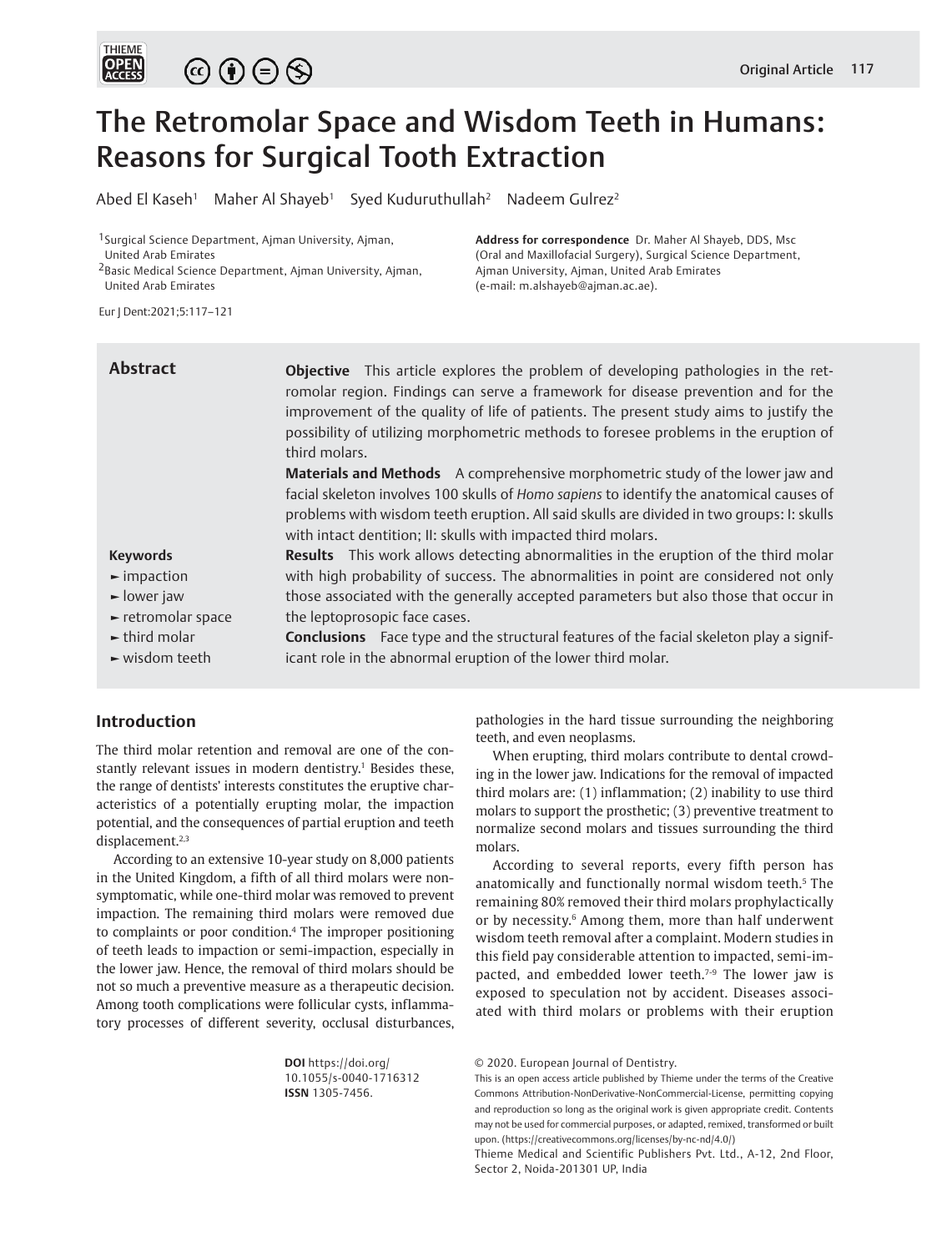are found, according to various sources, two to eight times more often in the lower jaw than in the upper jaw.<sup>10</sup>

The common treatment practice is to remove third molars before the tooth roots form, that is, above the age of 10. The rate of postoperative recovery is more rapid in young patients compared with the older population. Hence, it is recommended to remove third molars to prevent tooth displacement and impaction cases from developing.<sup>11</sup> At the same time, opinions regarding the role of wisdom teeth in the development of overcrowding divide; some authors view the eruption of third molars as a provocative factor, while others do not assign a significant role to the said process.8,9,12

Study on Turkish orthopaedic patients revealed more than a half (54%) of symptomatic third molars. No significant gender differences were observed. Of all impacted third molars, 61% were partially buried in the bone, while the remaining molars were completely buried. Patients were 20 to 39 years old when preventive removal is rather challenging.<sup>13</sup> This work attempts to analyze third molars with respect to the face type (e.g., leptoprosopic, etc.). The results will permit the prediction of anomalies in the third molar eruption depending on the type of the patient's face.

The purpose of this study is to justify the possibility of utilizing morphometric methods to foresee problems in the eruption of third molars. The research objective is to conduct a morphometric study of the lower jaws in adults with intact dentition and diagnosed with an impacted third molar. It is a small retromolar space that is the cause of third molar eruption. The research hypothesis is that smaller retromolar space leads to the abnormal eruption of wisdom teeth.

# **Materials and Methods**

#### **Materials**

The study, which was conducted in 2018/2019, involves 100 skulls of young people aged 20 to 35 years. The skulls used here belong to Homo sapiens (53 males and 47 females). All Homo sapiens skulls were Caucasian. The mean age in the group is  $26.0 \pm 4.0$  years (males,  $28.0 \pm 2.0$ ; females,  $24.0 \pm 2.0$ ).

Data on the said skulls were taken from the collection database of antropogenez.ru (anthropology website). Skulls belonging to other age groups were not studied, as the age range between 20 and 35 years is characterized by the complete formation of the skeleton, whereupon different parts, including the lower jaw, reach stabilization. For the subsequent analysis, the first group (Homo sapiens) was divided into two subgroups: (I) an intact dentition group (includes 60 skulls: 32 male and 28 female); and (II) a group with impacted third molars or an impaction group (includes 40 skulls: 21 male and 19 female). An even male/female distribution within groups allows a comparative study without gender bias. Inclusion criteria: healthy (intact) bite (intact dentition group); impacted third molars (impaction group). Each group was exposed to standard<sup>14</sup> and nonstandard craniological analysis of the lower jaw and the face

#### **Methods for Studying Skull Morphology**

The craniological analysis includes traditional and nonstandard measurements specifically selected within the framework of the study.

#### Traditional Craniological Measurements

- 1. Gonial angle (M 79).
- 2. Bicondylar breadth: Straight distance between the most lateral points on the two condyles (M 65).
- 3. Bi-coronoid breadth: Distance between the apices of the two coronoid processes (M 65 [1]).
- 4. Bi-gonial width: Distance between right and left gonion (M 66).
- 5. Mandibular length: Distance of anterior margin of the chin from a center point on a projected straight line placed along the posterior border of two mandibular angles (M 68).
- 6. Condyloid height: Distance between the most cranial point of the condyle and the gonion (M 70).
- 7. Retromolar width: Distance between the distal part of the second molar crown and the mental foramen.<sup>14</sup>

#### Nonstandard Craniological Measurements

- 1. Mandibular length in the angle area: Distance between the intersection point on the straight line that in the occlusal plane descends from the tip of the cusp on the second molar to the anterior border of the ramus and the point at the cervical third of the same molar, on the distal surface.
- 2. Mandibular thickness in the retromolar region.
- 3. Mandibular height in the retromolar region.

Within each group, two additional characteristics were taken into account, gender and facial index (the length of the face divided by the breadth multiplied by 100).

#### Measurements for Third Molars that Were Removed

- 1. Mesiodistal crown dimensions.
- 2. Vestibule-oral crown dimensions.

All measurements were taken by a single researcher in triplicate and then processed with Past v. 3.0. The means and standard deviations were calculated. The differences between variables were significant at  $p \leq 0.05$ . To identify significant differences, an independent sample *t*-test was addressed.

#### **Results**

Differences were established between variables in the impaction group and variables in the intact dentition group, whereas lower values were found among the group of skulls with impacted third molars (**►Table 1**).

Differences in variables that are linked to the retromolar region and the mandibular length in the angle area are proven reliable. Morphological variables such as face width and face height significantly differ in men. Hence, gender is important when studying face morphology. The maximum face height was found in leptoprosopic skulls, while the minimum values were characteristic of euryprosopic skulls. The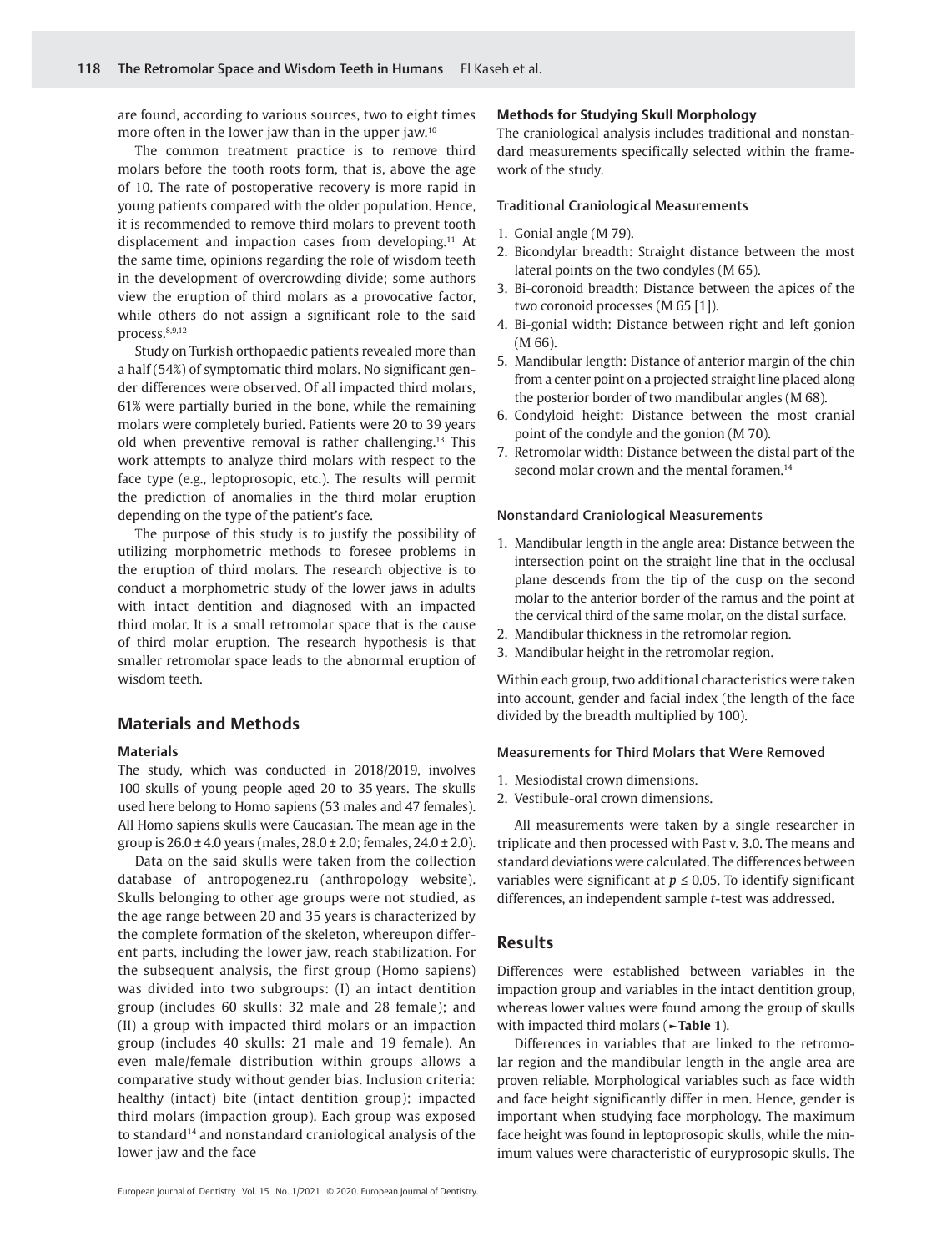| Variable                                            | Skull group      | Value, mean ± standard deviation |                              |                             |                               |                              |
|-----------------------------------------------------|------------------|----------------------------------|------------------------------|-----------------------------|-------------------------------|------------------------------|
|                                                     |                  | Male                             | Female                       | Long face                   | Round face                    | <b>Broad face</b>            |
| Face width<br>(bizyqomatic)                         | Intact dentition | $132.0 \pm 1.4$                  | $124.5 \pm 1.9^b$            | $124.6 \pm 1.3$             | $128.9 \pm 1.8$ <sup>c</sup>  | $134.5 \pm 2.4^c$            |
|                                                     | Impaction        | $129.9 \pm 1.5$                  | $123.0 \pm 1.0^{\circ}$      | $122.4 \pm 2.1$             | $126.9 \pm 1.6$ <sup>c</sup>  | $132.3 \pm 2.7$ <sup>c</sup> |
| Face height                                         | Intact dentition | $70.1 \pm 1.0$                   | $66.9 \pm 1.0^{\rm b}$       | $71.7 \pm 0.9$              | $67.9 \pm 1.0$                | $65.3 \pm 1.5$ <sup>c</sup>  |
|                                                     | Impaction        | $66.0 \pm 0.9$                   | $64.4 \pm 0.8$ <sup>b</sup>  | $69.4 \pm 0.8$              | $66.3 \pm 1.0^{\circ}$        | $64.1 \pm 0.9$ <sup>c</sup>  |
| Gonial angle                                        | Intact dentition | $122.9 \pm 1.3$                  | $126.7 \pm 1.9^b$            | $125.7 \pm 1.2$             | $125.0 \pm 1.8$ c             | $120.1 \pm 2.5$ <sup>c</sup> |
|                                                     | Impaction        | $122.4 \pm 1.3$                  | $126.5 \pm 1.8^{\circ}$      | $123.2 \pm 1.1$             | $122.0 \pm 1.4$ <sup>c</sup>  | $118.1 \pm 1.2$ <sup>c</sup> |
| Bicondylar breadth                                  | Intact dentition | $116.9 \pm 1.3$                  | $113.3 \pm 2.1$ <sup>b</sup> | $113.4 \pm 1.9$             | $114.9 \pm 1.3$               | $117.3 \pm 2.0$              |
|                                                     | Impaction        | $114.0 \pm 1.5$                  | $111.8 \pm 1.4^b$            | $112.8 \pm 2.1$             | $113.3 \pm 3.8$               | $115.0 \pm 1.3$              |
| Bi-coronoid breadth                                 | Intact dentition | $95.4 \pm 1.2$                   | $89.7 \pm 1.0^{\rm b}$       | $92.1 \pm 1.3$              | $92.4 \pm 1.3$                | $96.9 \pm 2.6$               |
|                                                     | Impaction        | $93.2 \pm 0.9$                   | $87.2 \pm 0.9^{\rm b}$       | $91.8 \pm 1.2$              | $91.9 \pm 1.3$                | $95.4 \pm 1.4$               |
| Bi-gonial width                                     | Intact dentition | $100.8 \pm 1.3$                  | $95.2 \pm 2.6^{\circ}$       | $95.8 \pm 1.6$              | $98.3 \pm 1.6$                | $101.8 \pm 2.9$              |
|                                                     | Impaction        | $96.9 \pm 1.6$                   | $93.4 \pm 1.4^b$             | $93.8 \pm 2.3$              | $96.5 \pm 1.5$                | $98.7 \pm 2.4$               |
| Mandibular length                                   | Intact dentition | $78.5 \pm 0.9$                   | $73.1 \pm 1.5^{\circ}$       | $74.9 \pm 1.6$              | $75.3 \pm 0.9$ <sup>c</sup>   | $80.3 \pm 1.4$ <sup>c</sup>  |
|                                                     | Impaction        | $76.6 \pm 1.2$                   | $71.3 \pm 1.8$ <sup>b</sup>  | $74.0 \pm 1.7$              | $75.1 \pm 1.7$ <sup>c</sup>   | $77.0 \pm 2.5$ °             |
| Condyloid height                                    | Intact dentition | $62.8 \pm 1.1$                   | $56.9 \pm 0.9$ <sup>b</sup>  | $59.7 \pm 1.1$              | $59.6 \pm 1.3$                | $62.5 \pm 2.6$               |
|                                                     | Impaction        | $60.1 \pm 1.0$                   | 55.4 ± $0.8^{\rm b}$         | $58.8 \pm 1.0$              | $59.0 \pm 1.1$                | $61.3 \pm 1.8$               |
| Retromolar width                                    | Intact dentition | $32.3 \pm 1.4$                   | $29.5 \pm 1.0^{\rm b}$       | $32.3 \pm 1.2$              | $29.9 \pm 1.5$                | $29.0 \pm 1.0$               |
|                                                     | Impaction        | $27.4 \pm 1.8$ <sup>a</sup>      | $26.3 \pm 1.7^{a,b}$         | $26.2 \pm 1.3$ <sup>a</sup> | $24.8 \pm 1.3$ <sup>a</sup>   | $23.1 \pm 1.1$ <sup>a</sup>  |
| Mandibular length in<br>the angle area              | Intact dentition | $24.1 \pm 1.4$                   | $22.3 \pm 0.8$               | $25.1 \pm 0.9$              | $22.0 \pm 1.2$ c              | $20.0 \pm 2.1$ <sup>c</sup>  |
|                                                     | Impaction        | $20.7 \pm 0.6$ <sup>a</sup>      | $20.4 \pm 1.0$ <sup>a</sup>  | $20.4 \pm 0.9$ <sup>a</sup> | $18.9 \pm 0.8$ <sub>a,c</sub> | $17.6 \pm 1.1^{a,c}$         |
| Mandibular thickness<br>in the retromolar<br>region | Intact dentition | $16.1 \pm 0.6$                   | $14.9 \pm 0.6$               | $15.2 \pm 0.6$              | $15.4 \pm 0.7$                | $17.0 \pm 1.0$               |
|                                                     | Impaction        | $15.2 \pm 0.6^{\circ}$           | $13.9 \pm 0.6^{\circ}$       | $14.7 \pm 0.7$ <sup>a</sup> | $14.9 \pm 0.6^{\circ}$        | $16.0 \pm 1.2$ <sup>a</sup>  |
| Mandibular height<br>in the retromolar<br>region    | Intact dentition | $42.3 \pm 0.8$                   | $40.1 \pm 0.9$               | $41.5 \pm 0.7$              | $41.4 \pm 0.9$                | $38.5 \pm 5.5$               |
|                                                     | Impaction        | $39.5 \pm 1.3$ <sup>a</sup>      | $37.7 \pm 1.5$ <sup>a</sup>  | $38.6 \pm 1.7$ <sup>a</sup> | $38.1 \pm 1.2$ <sup>a</sup>   | $36.3 \pm 2.0$ <sup>a</sup>  |

**Table 1** Morphometric and craniological characteristics of facial skeleton and lower jaw in intact dentition and impaction skull subgroups (Homo sapiens, *n* = 100 skulls)

adifferences are statistically significant between group 1 and group 2 (*p* ≤ 0.05).

bwomen demonstrate differences at a statistically significantly higher level than men.

cdifferences are statistically significant compared with long faces.

mesoprosopic skulls have the average values of face height. According to the FI data gathered for subgroup I, leptoprosopic skulls dominate with the 41% proportion, followed by mesoprosopic skulls (37%), and euryprosopic skulls (22%). In the subgroup II, the proportion of leptoprosopic skulls is reaching 51%, while the proportion of mesoprosopic skulls remains almost the same, 34%. The percentage of skulls with broad faces is the lowest, 15%.

For leptoprosopic skulls, differences in the gonial angle and in the angle section length ( $p \le 0.05$ ) are also significant. In the euriprosopic skulls, values of the face width and the mandibular length are also significantly different from other skull groups ( $p \le 0.05$ ).

Between the male and female skulls, significant differences were found in the following variables ( $p \leq 0.05$ ): the face width, face height, gonial angle, bicondylar breadth, bi-coronoid breadth, mandibular length, *ramus* height, and the retromolar width. These findings indicate significant gender-based differences in the structure of the facial skeleton.

Significant differences were also obtained for the third molar crown dimensions ( $p \leq 0.001$ ); men have third molar crowns 1.25 times larger in *mesiodistal* size (**►Fig. 1**) and 1.23 times larger in *vestibulo-oral* size.

The retromolar width is nothing more than the sum of distances, one from the distal part of the second molar crown to the anterior border of the *ramus*, and another from the anterior border to a mandibular foramen of the *ramus mandibulae*. The position of the foramen is gender independent. On average, the retromolar width is 18 mm in an adult. According to the present data, the retromolar width in the impaction group is approximately 27.5 mm in men and 26.2 mm in women. By subtracting 18 mm from these numbers, one will obtain the space necessary for the normal eruption of the third molar. In the impaction group, the length of this space is meant to be 9.5 mm in men and 8.4 mm in women, which does not comply with the mesiodistal size of the third molar given in **►Fig. 1**.

As it follows from findings provided earlier, if the distance from the distal part of the second molar crown to the anterior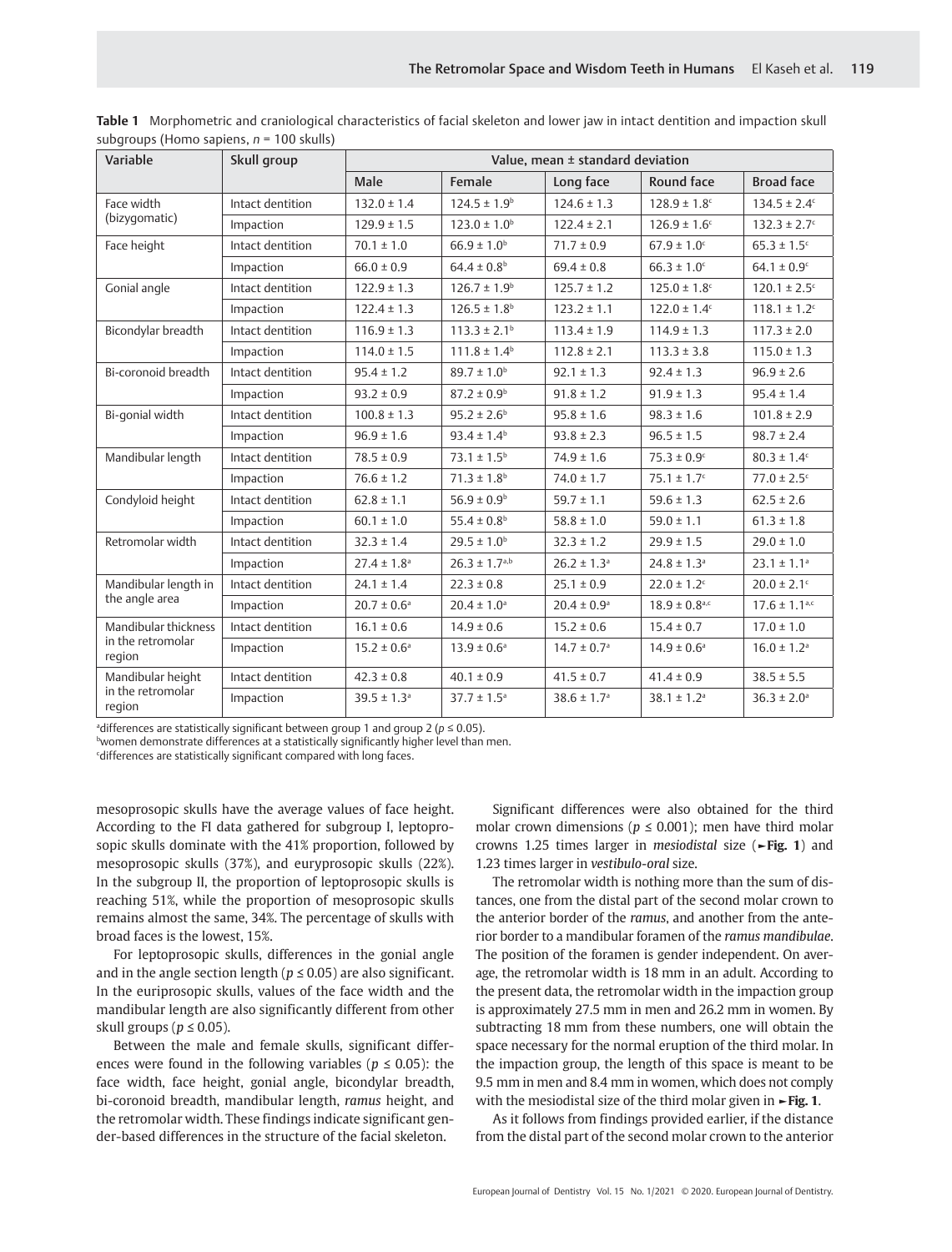

**Fig. 1** Sizes of third molar crowns in males and females.

border of the *ramus* does not exceed 9.5 mm, then the impaction will not occur. This phenomenon was found in one-third of female skulls and in two-thirds of male skulls. Therefore, the impaction of the lower third molars is less of the characteristic of women than of men. Among all the skulls that were examined, male skulls with impacted third molars accounted for 60%, while the female skulls made up only 40%.

## **Discussion**

Failure in the eruption of the third molar causes the appearance of embedded teeth. This displacement is the most common anomaly among others, one that accounts for almost three quarters of examined patients. Impaction and semi-impaction account for the remaining quarter.<sup>15-17</sup>

Dental procedures for tooth treatment or removal require a lot of time, which may cause some inconvenience to both doctors and patients.<sup>18</sup> The tooth autotransplantation, for instance, may be complicated by root resorption. Nevertheless, these challenges do not affect the long-term overall outcome of prosthetics.<sup>19</sup> From this it follows that third molars need to be extracted earlier in people having a certain type of face. This work shows the relationship between face type and detected abnormalities. The abnormal eruption of the third molar may result in malocclusion and consequently in facial soft tissue imbalance.<sup>20</sup>

There is not enough room for all of the teeth in the lower jaw and the retromolar space is not big enough in size for the third molar to erupt normally. This may cause lower teeth to crowd, especially when there are additional teeth such as premolars and distomolars that are symptomatic. This was the case detected in Spain, where the majority of supernumerary teeth (78%) were impacted.<sup>21</sup>

In people living during the Neolithic and Paleolithic era, the distance from the middle of the articular head to the central incisors was ranging from 110 to 124 mm (Heidelberg jaw). Today, it does not exceed 100 mm. The challenging and late eruption of the wisdom tooth is conditioned by the anatomy of the lower jaw. For instance, little room for the third molar has resulted from the evolution of the masticatory apparatus. At present, back teeth have almost completely lost their function due to the change of diet.<sup>22</sup> So far, the reduction of the third molar causes the failure of eruption in many people. Therefore, studies on the possibility of predicting the abnormal eruption of the third molar continue to be relevant.

The frequency of various face types varies between ethnic groups. The face type defines the width of the mandible. For instance, individuals with a brachyfacial face have a significantly thicker mandibular shape as compared with individuals having a mesofacial type of face. At the same time, brachyfacial individuals have smaller mandibular inclination.<sup>23</sup> In this work, facial patterns were also examined, and a connection between facial patterns and the number of anomalies in the third molar was found.

# **Conclusions**

This work allows detecting abnormalities in the eruption of the third molar with high probability of success. The abnormalities in point are considered not only those associated with the generally accepted parameters but also those that occur in the leptoprosopic face cases. Face type and the structural features of the facial skeleton play a significant role in the abnormal eruption of the lower third molar.

#### **Data Availability**

Data will be available on request.

**Funding** None.

**Conflict of Interest**

None declared.

#### **Acknowledgments**

The author wishes to express gratitude for access to the craniological collection to Giacomo Palatucci, Medicine Academy of Turin, Italy. The author wishes to express his gratitude for access to the craniological collection to Alexander Sokolov, the owner of the anthropology-related website http://antropogenez.ru/contacts/.

### **References**

- 1 Allen RT, Witherow H, Collyer J, Roper-Hall R, Nazir MA, Mathew G. The mesioangular third molar—to extract or not to extract? Analysis of 776 consecutive third molars. Br Dent J 2009;206(11):E23, discussion 586–587
- 2 Chang SW, Shin SY, Kum KY, Hong J. Correlation study between distal caries in the mandibular second molar and the eruption status of the mandibular third molar in the Korean population. Oral Surg Oral Med Oral Pathol Oral Radiol Endod 2009;108(6):838–843
- 3 McArdle LW, Renton TF. Distal cervical caries in the mandibular second molar: An indication for the prophylactic removal of the third molar? Br J Oral Maxillofac Surg 2006;44(1):42–45
- 4 Worrall SF, Riden K, Haskell R, Corrigan AM. UK National Third Molar project: the initial report. Br J Oral Maxillofac Surg 1998;36(1):14–18
- 5 Ozeç I, Hergüner Siso S, Taşdemir U, Ezirganli S, Göktolga G. Prevalence and factors affecting the formation of second molar distal caries in a Turkish population. Int J Oral Maxillofac Surg 2009;38(12):1279–1282